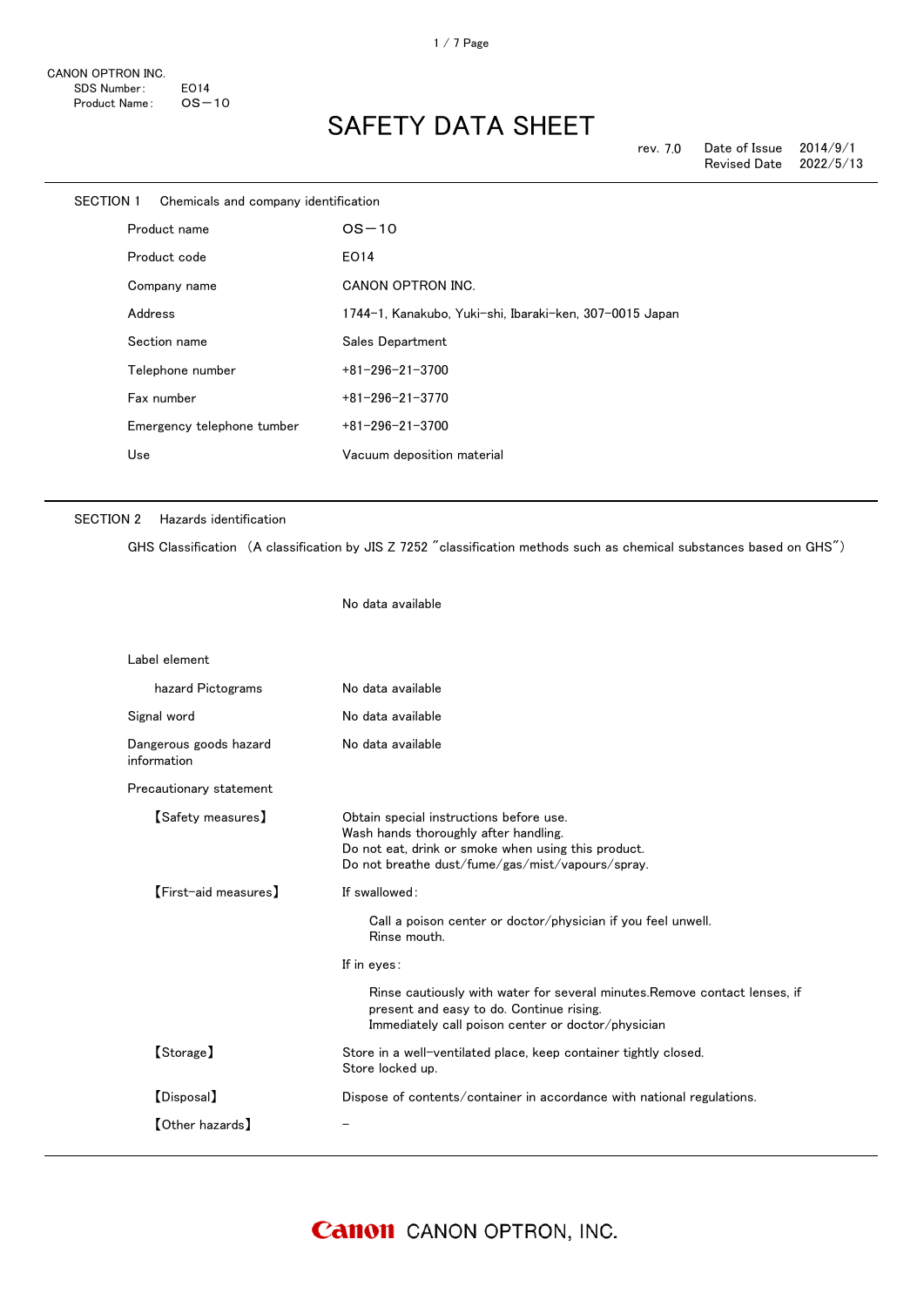| SECTION 3<br>Composition/information on ingredients            |                                                                                                                                                                                                                     |  |  |
|----------------------------------------------------------------|---------------------------------------------------------------------------------------------------------------------------------------------------------------------------------------------------------------------|--|--|
| Substance/Mixture                                              | Substance                                                                                                                                                                                                           |  |  |
| Chemical name                                                  | Titanium oxide                                                                                                                                                                                                      |  |  |
| Chemical formula                                               | Ti407                                                                                                                                                                                                               |  |  |
| Concentration or concentration<br>range                        | 99.9                                                                                                                                                                                                                |  |  |
| CAS No.                                                        | $12143 - 55 - 4$                                                                                                                                                                                                    |  |  |
| <b>TSCA Inventry</b>                                           | No data available                                                                                                                                                                                                   |  |  |
| EINECS number                                                  | No data available                                                                                                                                                                                                   |  |  |
| Radioactive information                                        | Radioactive substances are not used as the material. Therefore, there is no<br>reason that ionizing radiation would be generated.                                                                                   |  |  |
| <b>SECTION 4</b><br>First aid measures                         |                                                                                                                                                                                                                     |  |  |
| Inhalation                                                     | Remove person to fresh air and keep comfortable for breathing.<br>Get medical advice/attention if you feel unwell.                                                                                                  |  |  |
| Skin contact                                                   | Take off immediately all contaminated clothing. Rinse affected areas with<br>water/shower.<br>IF ON SKIN: Wash with plenty of soap and water.<br>If skin irritation or rash occurs: : Get medical advice/attention. |  |  |
| Eye contact                                                    | Rinse cautiously with water for several minutes. Remove contact lenses, if<br>present and easy to do. Continue rising.<br>If eye irritation persists: Get medical advice/attention.                                 |  |  |
| Ingestion                                                      | Rinse mouth.<br>Get medical advice/attention.                                                                                                                                                                       |  |  |
| Most important symptoms and<br>effects, both acute and delayed | No data available                                                                                                                                                                                                   |  |  |
| Protection of first aiders                                     | Rescuers, wear suitable protective equipment as the situation demands.                                                                                                                                              |  |  |
| Special precautions for physicians                             | No data available                                                                                                                                                                                                   |  |  |
| SECTION 5<br>Firefighting measures                             |                                                                                                                                                                                                                     |  |  |
| Suitable extinguishing media                                   | This product itself is not flammable.                                                                                                                                                                               |  |  |
| Unsuitable extinguishing media                                 | No data available                                                                                                                                                                                                   |  |  |
| Specific hazards                                               | No data available                                                                                                                                                                                                   |  |  |
| Specific extinguishing methods                                 | In the case of a fire in the periphery, the portable container is quickly moved to a<br>safe place.                                                                                                                 |  |  |
| Special protective equipment for<br>firefighters               | Wear suitable protective equipment (gloves, glasses and a mask) in fire-fighting.                                                                                                                                   |  |  |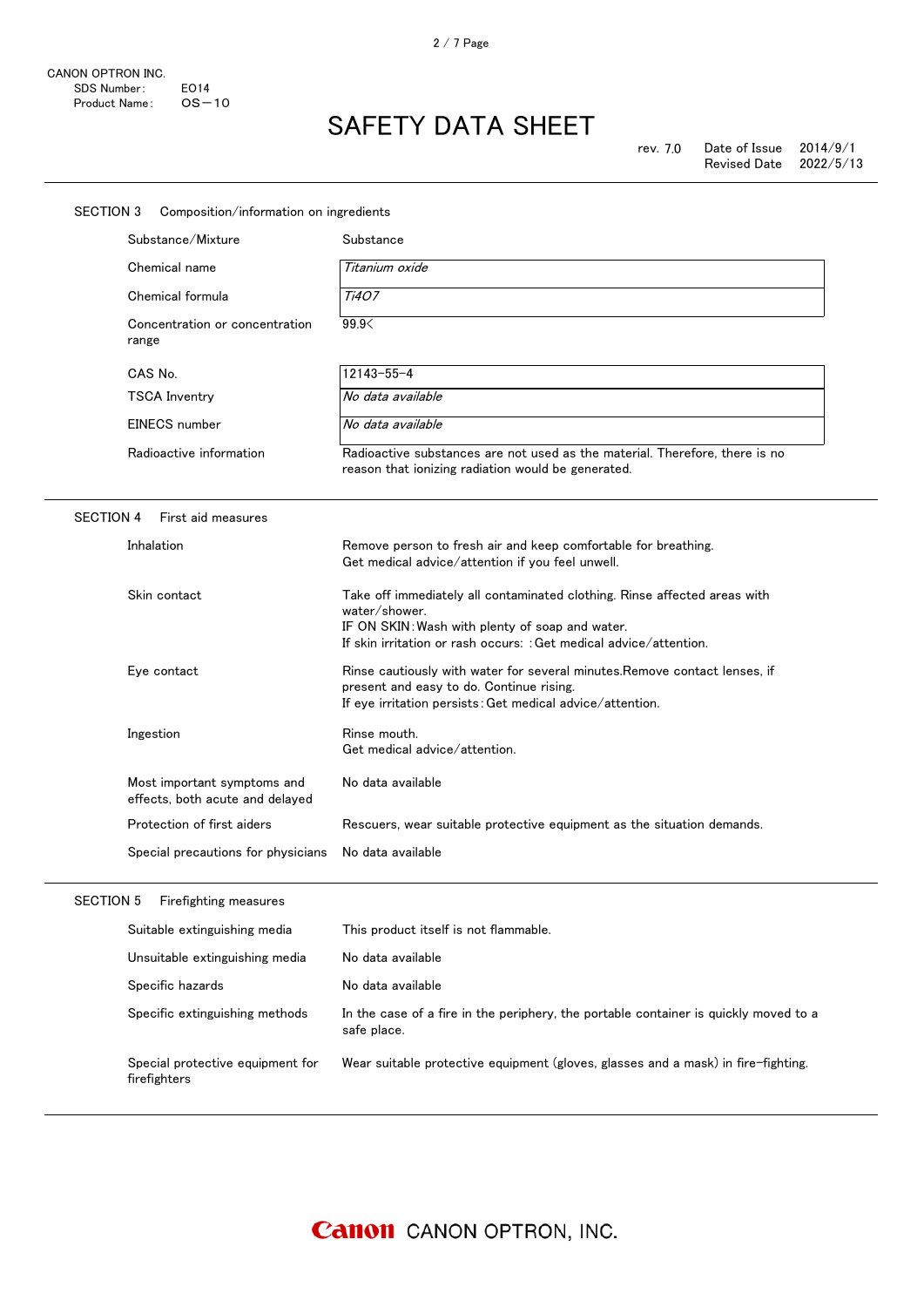| <b>SECTION 6</b> | Accidental release measures                                                |                                                                                                                                                                                                                            |
|------------------|----------------------------------------------------------------------------|----------------------------------------------------------------------------------------------------------------------------------------------------------------------------------------------------------------------------|
|                  | Personal precautions, protective<br>equipment, and emergency<br>procedures | Protection equipment (specified as those in which the properties of the product<br>are suitable) worn during operation so that airborne droplets, etc., do not adhere<br>to the skin and dusts and gases are not absorbed. |
|                  | Environmental precautions                                                  | The leakage may not directly flow into rivers or sewage.                                                                                                                                                                   |
|                  | Methods and material for<br>containment and cleaning up                    | The leaked material is scooped up, or swept up and gathered to be recovered in a<br>paper bag or a drum.<br>After recovery, a small amount of the residue is absorbed in sediment, sawdust,<br>etc.                        |
|                  | Secondary disaster prevention<br>measures                                  | No data available                                                                                                                                                                                                          |
| <b>SECTION 7</b> | Handling and storage                                                       |                                                                                                                                                                                                                            |
|                  | Precautions for safe handling                                              |                                                                                                                                                                                                                            |
|                  | Technical measures                                                         | Take measures for equipment as described in "8. Exposure controls/personal<br>protection" and wear protective equipment.                                                                                                   |
|                  | Safety handling precautions                                                | Handling work must be practiced in a room where there is a local or total<br>ventilation facility.                                                                                                                         |
|                  | Avoidance of contact                                                       | Refer to "10. Stability and reactivity."                                                                                                                                                                                   |
|                  | Hygiene measures                                                           | Wash hands thoroughly after handling.<br>Do not eat, drink or smoke when using this product.                                                                                                                               |
|                  | Conditions for safe storage,<br>including any incompatibilities            |                                                                                                                                                                                                                            |
|                  | Safe storage conditions                                                    | Store in a well-ventilated place. Keep container tightly closed.                                                                                                                                                           |
|                  | Safety packaging material                                                  | No data available                                                                                                                                                                                                          |
| <b>SECTION 8</b> | Exposure controls/personal protection                                      |                                                                                                                                                                                                                            |
|                  |                                                                            | Ti407                                                                                                                                                                                                                      |
|                  | Permissible concentration                                                  |                                                                                                                                                                                                                            |

| ACGIH                                                                       | No data available                                                                     |
|-----------------------------------------------------------------------------|---------------------------------------------------------------------------------------|
| Appropriate engineering controls                                            | Use sealed devices, equipment, or a local exhaust ventilation as much as<br>possible. |
| Individual protection measures,<br>such as personal protective<br>equipment |                                                                                       |
| Respiratory protection                                                      | Dustproof mask                                                                        |
| Hand protection                                                             | Protective gloves                                                                     |
|                                                                             | Dust-proof glasses                                                                    |
| Eye/face protection                                                         |                                                                                       |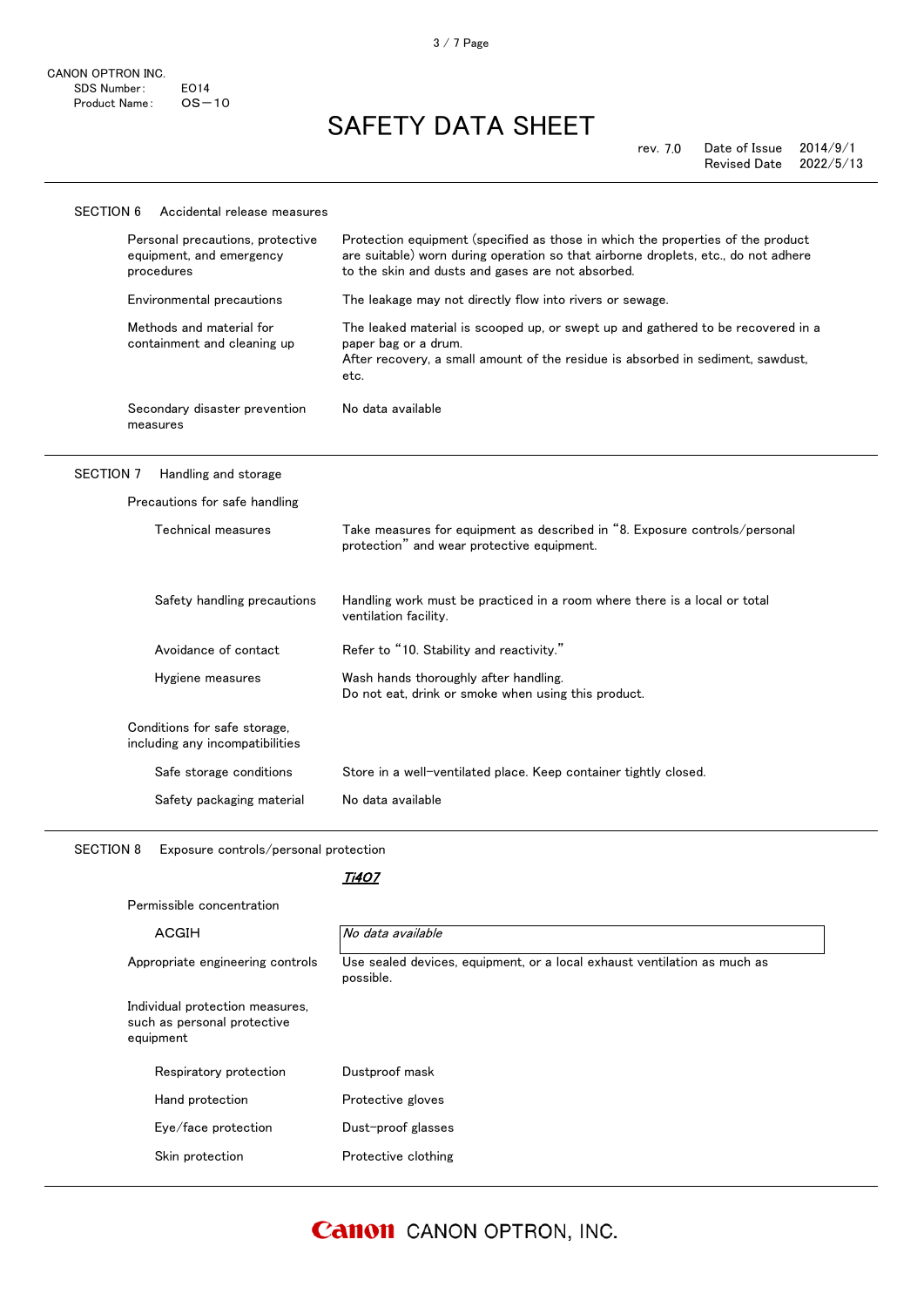| <b>SECTION 9</b> |  |  | Physical and chemical properties |
|------------------|--|--|----------------------------------|
|------------------|--|--|----------------------------------|

| Appearance     |                           |
|----------------|---------------------------|
| Physical state | Solid                     |
| Form           | Pellets, granules         |
| Colour         | Blue-violet or blue black |
| Odour          | None                      |

#### <u>Ti4O7</u>

| Melting point/freezing point                                | About 1800 °C     |
|-------------------------------------------------------------|-------------------|
| Boiling point or initial boiling point<br>and boiling range | No data available |
| Flammability                                                | No data available |
| Upper/lower flammability or<br>explosive limits             | No data available |
| Flash point                                                 | No data available |
| Auto-ignition temperature                                   | No data available |
| Decomposition temperature                                   | No data available |
| рH                                                          | No data available |
| Kinematic viscosity                                         | No data available |
| Solubility                                                  |                   |
| Water                                                       | <b>Insoluble</b>  |
| Other solvents                                              | No data available |
| Partition coefficient: n-<br>octanol/water                  | No data available |
| Vapour pressure                                             | No data available |
| Density and/or relative density                             | About 4.0         |
| (Density)                                                   |                   |
| Relative vapor density                                      | No data available |
| Particle characteristics                                    | No data available |
| Other information                                           | No data available |

SECTION 10 Stability and reactivity

Reactivity **No data available** 

### Ti4O7

Chemical stability  $I$ t is stable in storage conditions and normal handling. It is TiO2 by reacting with oxygen and heated to 300  $^\circ\!{\rm C}$  than in air.

## **Canon** CANON OPTRON, INC.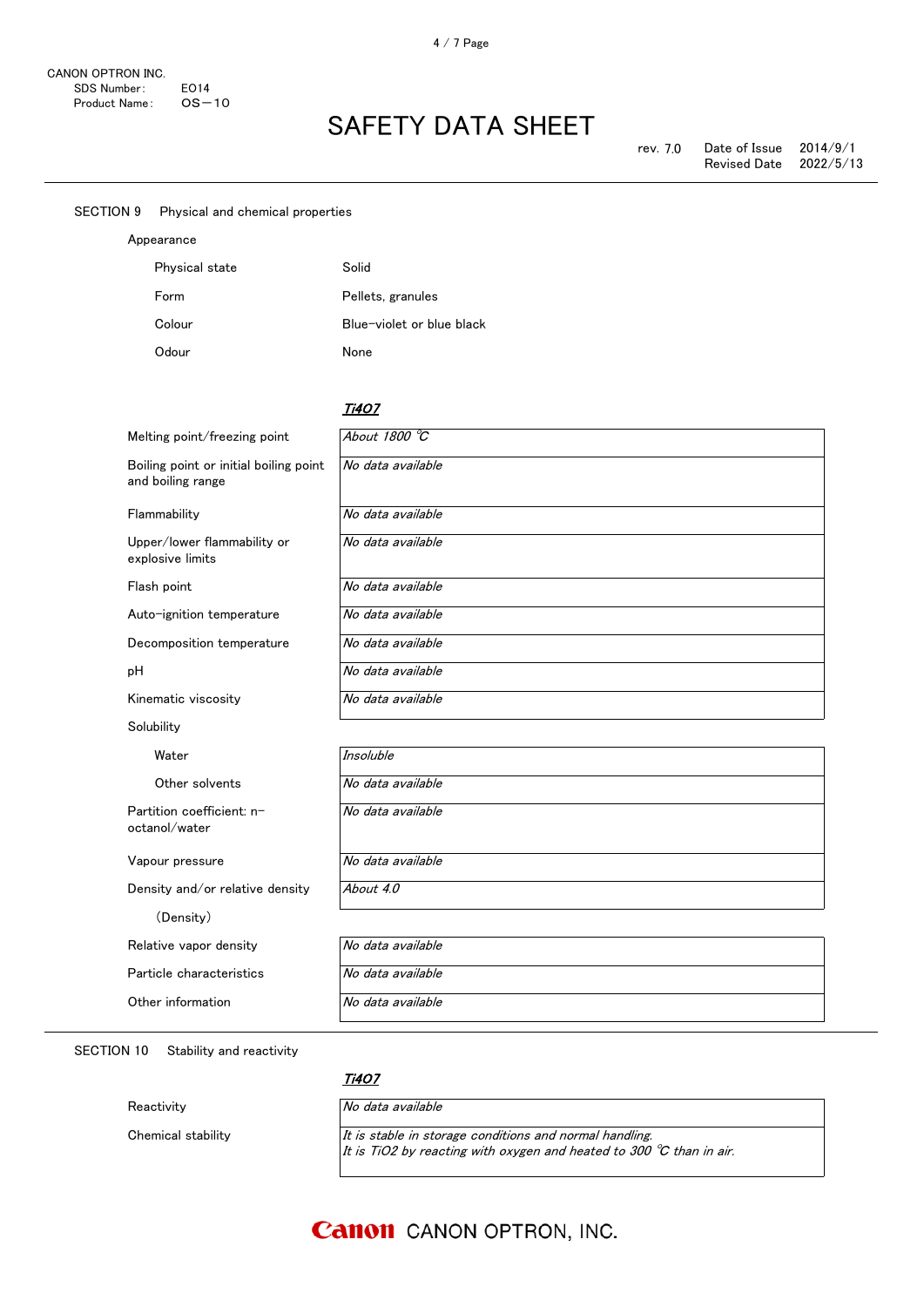rev. 7.0 Date of Issue 2014/9/1<br>Revised Date 2022/5/13 Revised Date

| Possibility of hazardous reactions                        | Do not react in the storage conditions and normal handling. |
|-----------------------------------------------------------|-------------------------------------------------------------|
| Conditions to avoid                                       | Heating, sunlight                                           |
| Incompatible materials                                    | Strong oxidant                                              |
| Hazardous decomposition products <i>No data available</i> |                                                             |

### SECTION 11 Toxicological information

#### <u>Ti4O7</u>

| Acute toxicity(oral)                                 | No data available |
|------------------------------------------------------|-------------------|
| Acute toxicity(dermal)                               | No data available |
| Acute toxicity (Inhalation: Gases)                   | No data available |
| Acute toxicity (Inhalation:<br>Vapours)              | No data available |
| Acute toxicity (Inhalation: Dusts<br>and mists)      | No data available |
| Skin corrosion/irritation                            | No data available |
| Serious eye damage/irritation                        | No data available |
| Respiratory or skin sensitization                    | No data available |
| Germ cell mutagenicity                               | No data available |
| Carcinogenicity                                      | No data available |
| Reproductive toxicity                                | No data available |
| Specific target organ toxicity (single<br>exposure)  | No data available |
| Specific target organ<br>toxicity(repeated exposure) | No data available |
| Aspiration hazard                                    | No data available |
| Other information                                    | No data available |

### SECTION 12 Ecological information

### Toxicity

#### <u>Ti4O7</u>

| Hazardous to the aguatic<br>environment Short-<br>term(acute)  | No data available |
|----------------------------------------------------------------|-------------------|
| Hazardous to the aquatic<br>environment Long-<br>term(chronic) | No data available |
| Persistence and degradability                                  | No data available |
| Bioaccumulative potential                                      | No data available |
| Mobility in soil                                               | No data available |
|                                                                |                   |

**Canon** CANON OPTRON, INC.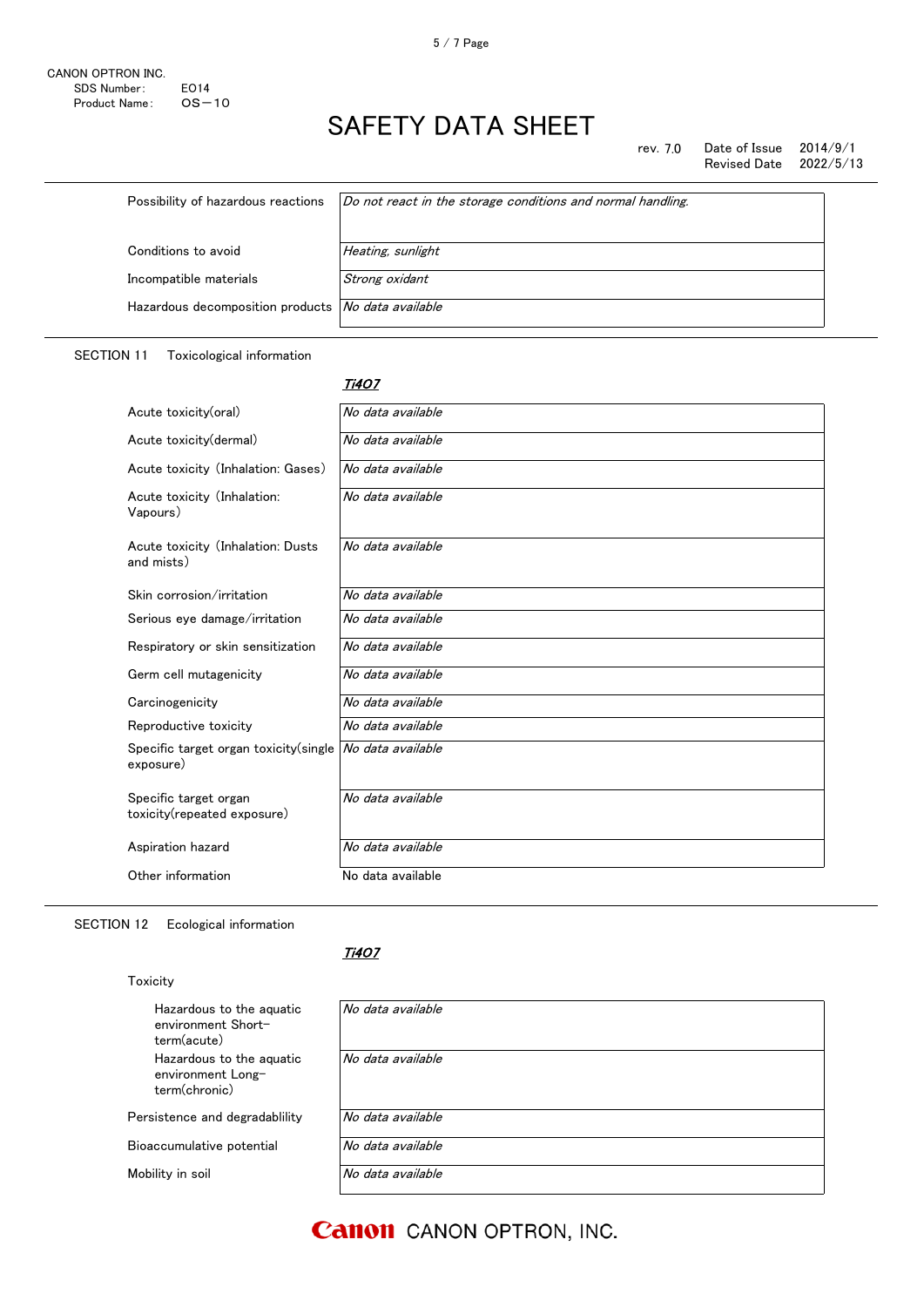| CANON OPTRON INC. |             |
|-------------------|-------------|
| SDS Number:       | <b>FO14</b> |
| Product Name:     | $OS - 10$   |

rev. 7.0 Date of Issue 2014/9/1 Revised Date 2022/5/13

Hazard to the ozone layer  $\sqrt{N}$  No data available Other adverse effects  $\sqrt{N}$  No data available SECTION 13 Disposal considerations Waste treatment methods **Process** is contracted to industrial waste disposers who received approval of a prefectural governor. Contaminated container and contaminated packaging The container is recycled after being cleaned, or is appropriately processed according to the standards of related laws and regulations. When disposing of empty containers, the contents should be completely removed. SECTION 14 Transport information <u>Ti4O7</u> International regulation UN number Not applicable UN proper shipping name  $\overline{Not \ applicable}$ UN classification Not applicable Transport hazard class Not applicable Packing group Not applicable Hazardous to the aquatic environment No data available Maritime transport in bulk according to IMO instruments No data available Japanese lows and regulations  $\vert$  No data available Special precautions for users No data available Special Provisions

SECTION 15 Regulatoly information(Japan)

### Ti4O7

| Occupational Safety and Health<br>Law               | No data available |
|-----------------------------------------------------|-------------------|
| <b>PRTR Law</b>                                     | No data available |
| Poisonous and Deleterious<br>Substances control Law | No data available |
| Labor Standards Act                                 | No data available |
| Chemical substances control Law                     | No data available |
| Fire fighting Law                                   | No data available |
| Air Pollution Control Act                           | No data available |
| Water Pollution Prevention Act                      | No data available |

**Canon** CANON OPTRON, INC.